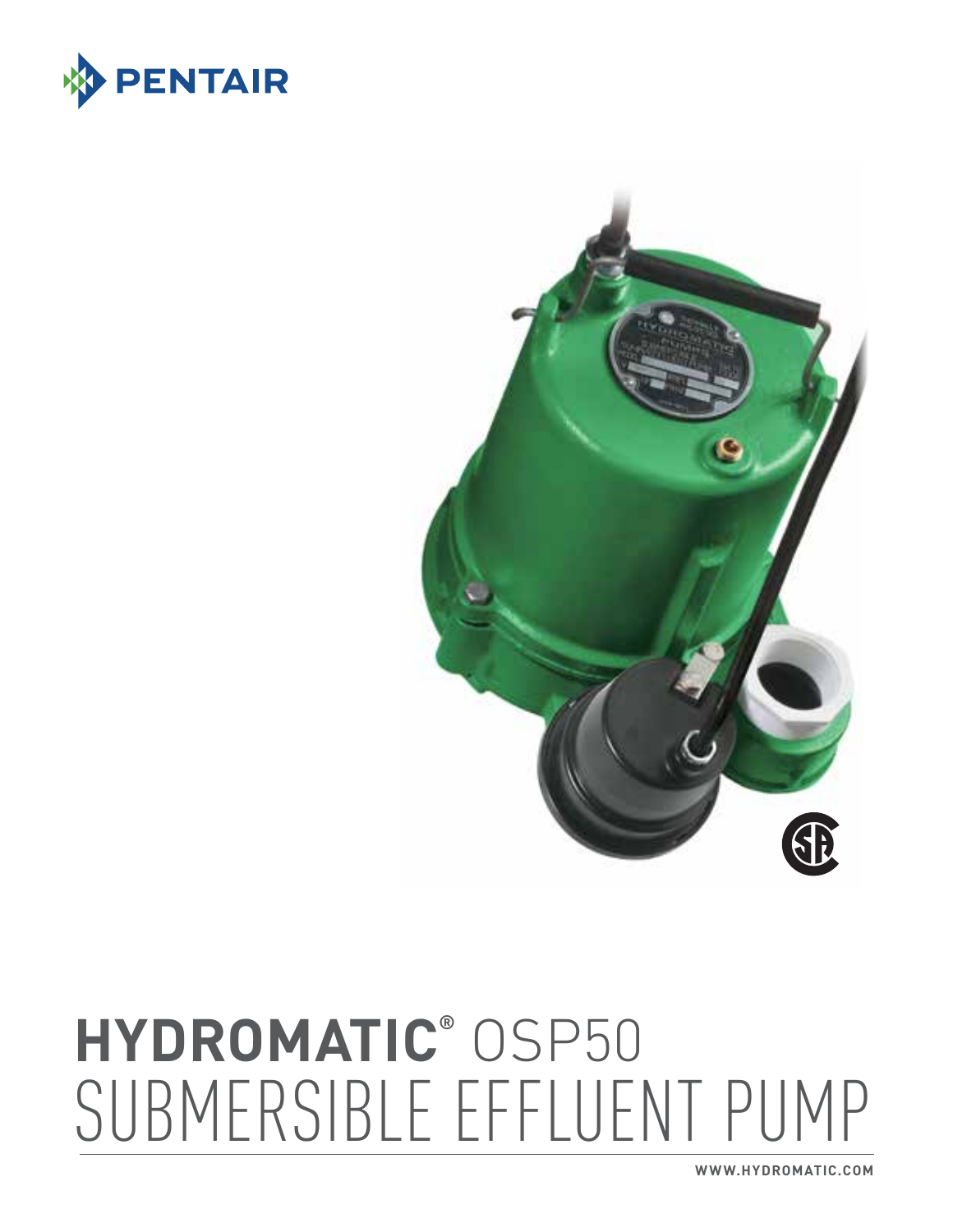# OSP50 Submersible Effluent Pump

### **Applications**

- Continuous Duty Rated
- Septic Tank Effluent
- Flood Control Units
- Industrial Circulators
- Elevator Pits
- Basement Sumps



The Hydromatic OSP50 submersible pump is specifically designed to meet the demands of residential sump, elevator pit, septic tank effluent, industrial circulator and transfer tank applications.

The 1-1/2 inch NPT discharge pump is available with a powerful 1/2 horsepower motor, in both automatic and manual configurations, and can handle capacities up to 60 gallons per minute and heads to 25 feet.

The OSP50 features a heavy-duty cast iron construction that provides durability in rugged applications, as well as assisting in dissipating heat from the motor, for cooler operation. The pump's nonclogging bronze impeller, which is threaded to a stainless steel shaft, provides long life even in demanding applications, and is capable of handling up to 5/8 inch spherical solids and lint.

The OSP50's oil-filled motor provides superior cooling characteristics, allowing the motor to run cool and quiet for years. This oil-filled design also provides permanent lubrication of the shaft bearings, minimizing maintenance and extending the service life of the pump. In addition, to protect against overheating, the motor windings contain an automatic reset thermal overload.

Automatic models feature the exclusive Hydromatic diaphragm pressure switch, which provides proven reliability in installations where a float might hang up. It also incorporates a unique "piggyback" plug arrangement, which allows for simple conversion to manual operation by simply removing the switch plug and inserting the motor plug directly into the electrical outlet. This feature provides an easy way of periodically cycling the pump to ensure it is operating properly.

The Hydromatic wide-angle float switch features a unique piggyback plug arrangement. The pump power cord plugs into the back of the switch plug, to provide automatic operation. To operate the pump manually, simply plug the pump power cord directly into the electrical outlet, bypassing the switch plug. The piggyback plug provides ease of service and allows the pump to be cycled manually on a periodic basis to ensure proper operation.

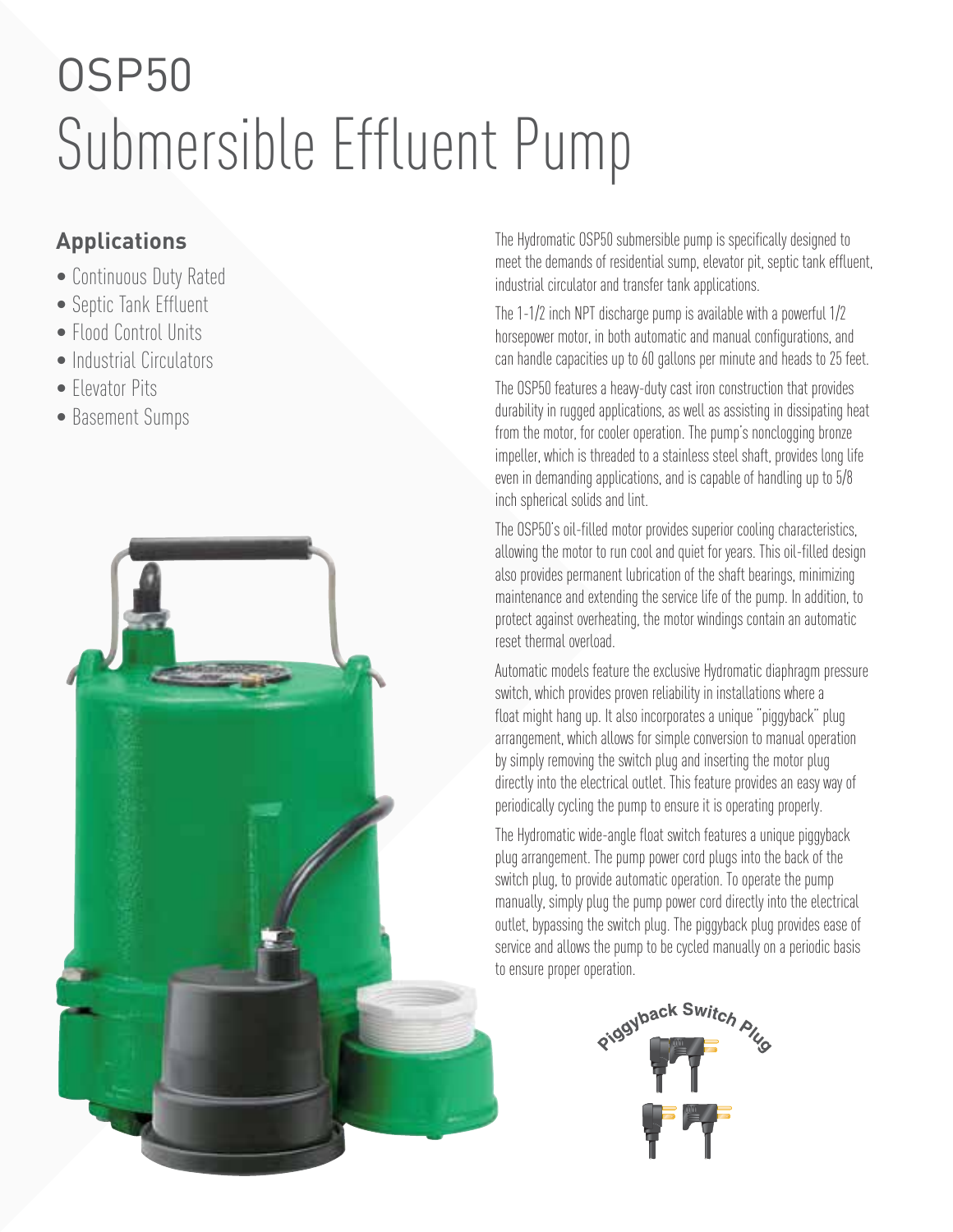## OSP50

The OSP50 is a completely submersible pump for use in basement sump, elevator pit, septic tank effluent, industrial circulator, and transfer tank applications.

Automatic models feature the exclusive Hydromatic diaphragm pressure switch with "piggyback" plug-in arrangement, which provides proven reliability in installations where a float might hang up. Switch is easily serviced and may be easily disconnected to operate pump manually.



**A** Water-resistant power cord with molded plug is available in 10 or 20 foot lengths, and is easily field serviceable.

- **B** Upper and lower ball bearings support motor shaft, minimizing the effects of impeller thrust loads. This design results in minimum friction and perfect alignment of rotor, for longer service from pump.
- **C** Oil-filled motor provides superior cooling and permanent lubrication of bearings, minimizing maintenance and extending service life.
- **D** Powerful 1/2 HP motor runs cool and quiet for long life. Motor windings contain automatic-reset, thermal overload protection.
- **E** Mechanical shaft seal is carbon- and ceramic-faced for long, leakproof life.
- **F** Heavy-duty, cast iron construction provides long life in rugged applications.
- **G** Discharge is 1-1/2 inch NPT.
- **H** The nonclogging bronze impeller, which is threaded to a stainless steel shaft, provides long life in corrosive applications, and is capable of handling up to 5/8 inch spherical solids and lint.
- **I** Bottom-suction design alleviates buildup of debris, providing optimum pump performance and reduced maintenance.
- **J** Multiple strainer inlets prevent foreign objects from clogging pump, providing optimum operation and reduced maintenance.